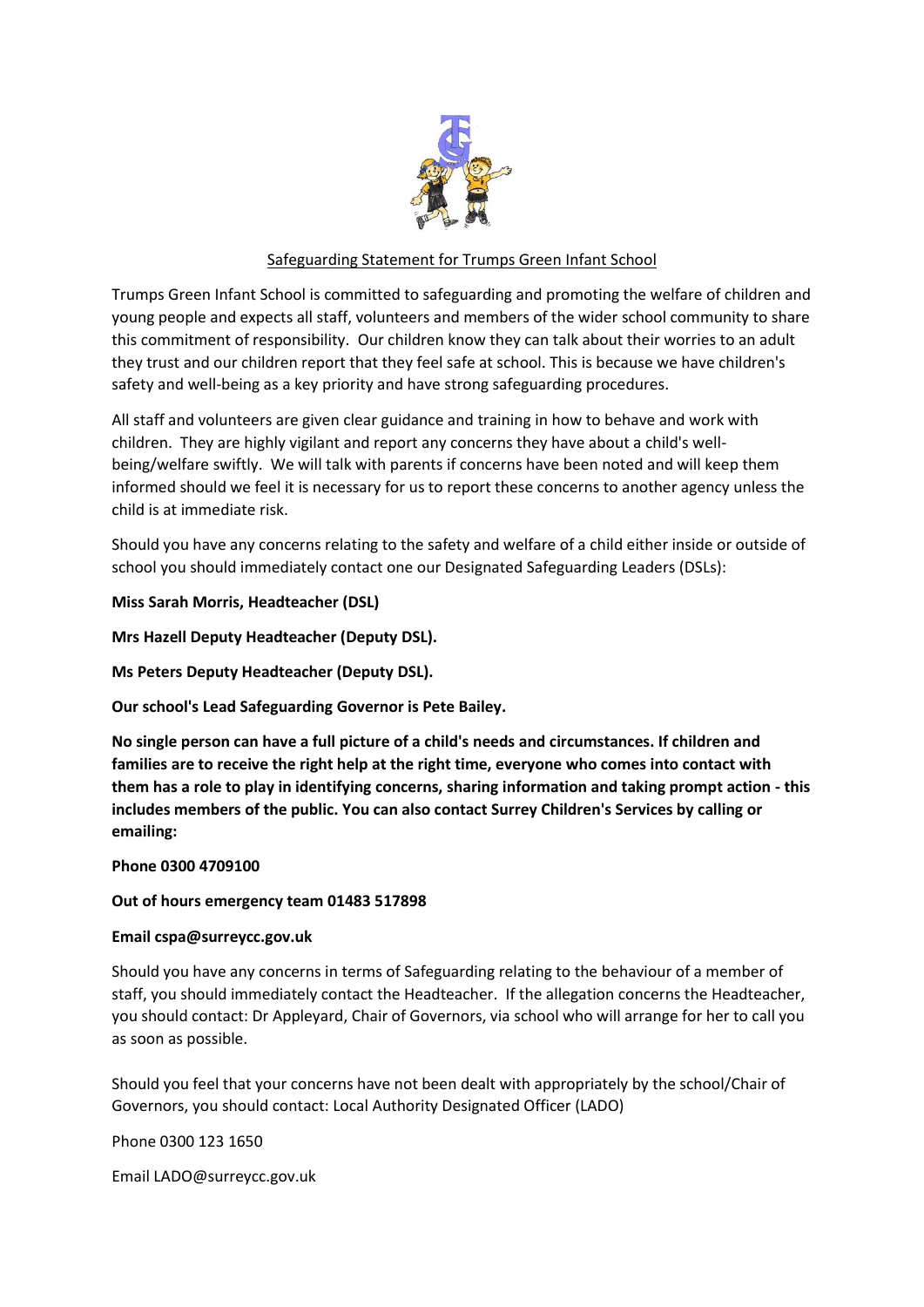We have safe computer access, with secure filtering and we train children and staff in e-safety. We also provide guidance to parents on **e-safety. (see our e-safety section on this website)**

Trumps Green Infant School and the Governing Body fully recognises its responsibility to safeguard and promote the welfare of children and to work together with other agencies to ensure adequate arrangements within our school to identify, assess, and support those children who are suffering harm. We also follow safer recruitment practices when appointing new staff and volunteers. Our staff and governors regularly undertake training in this area to ensure the welfare and safety of our children remains paramount.

For full details of our safeguarding arrangements please refer to our Safeguarding policy on our website. This policy explains how the school deals with child protection concerns, including allegations about the behaviour of members of staff.

All schools must follow:

· The law

Statutory guidance from the Department of Education and Skills - Keeping Children Safe in Education (KCSIE)

Local multi-agency child protection procedures

The School has adopted the definition of the term 'Safeguarding' used in the Children Act 2004.

# **Safeguarding is:**

- protecting children from maltreatment;
- preventing impairment of children's health or development;
- ensuring that children are growing up in circumstances consistent with the provision of safe and effective care; and
- undertaking that role so as to enable those children to have optimum life chances and to enter adulthood successfully.

The School's safeguarding arrangements cover all aspects of life at School, in particular addressing these issues:

- health and safety;
- bullying;
- other harassment and discrimination, including racism;
- physical intervention;
- meeting the needs of pupils with medical conditions;
- provision of medical first aid;
- drug and substance abuse;
- off-site visits:
- mental health and wellbeing
- intimate care;
- internet and communications safety;
- physical security of the School site;
- protection from maltreatment; and
- safe recruitment and vetting of staff and visitors to the site.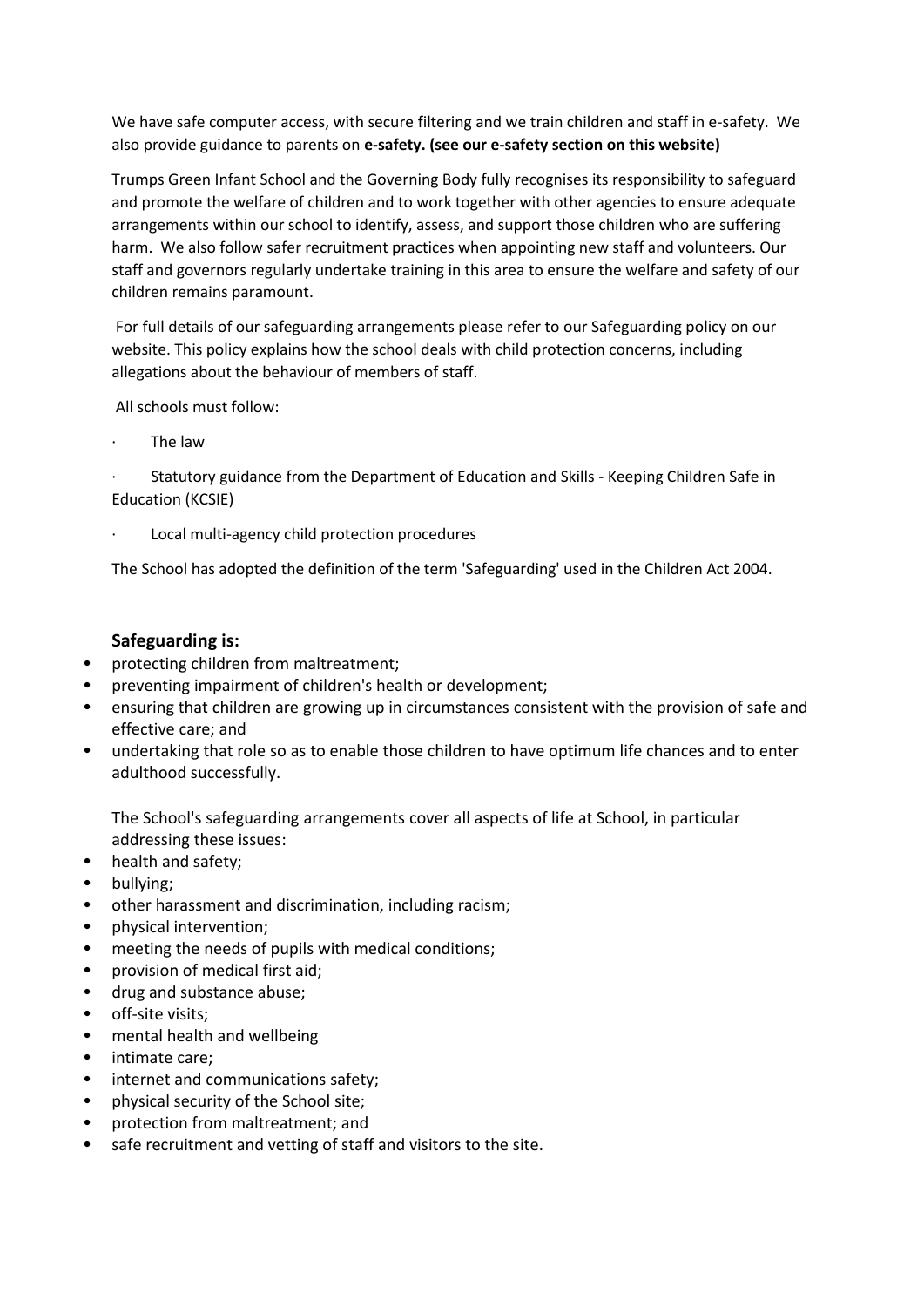If the school is worried about a pupil's safety and welfare they must refer this onto Children Services first and then after consideration of information this may transfer to the Safeguarding and Assessment Team.

## **The school will normally let the pupil's parent(s) know when we do this, but we do not contact parents if we think that this could put a child at risk of harm.**

When a school refers a child protection concern it must share all relevant information about the pupil. The Data Protection Act allows schools to share personal information with other agencies when there are child protection concerns about a child.

They may decide that it needs looking into further. What action is taken will depend on the circumstances. Any of the following may be appropriate:

· An Initial Assessment

· Child Protection enquiries - this includes agencies assessing the risks to any children based upon the information shared, research and talking to those concerned.

If the referral relates to an allegation about a member of staff, usually a strategy discussion will take place between the school, the local authority, the Local Allegations Designated Officer and the police, to decide what will happen next.

They will contact the parent to let them know what is happening as soon as possible.

## **Domestic Abuse**

This school receives information form the police to alert the Designated Safeguarding Leaders in the school when there has been an incident of domestic abuse in a household where a pupil lives. We are not informed of the detail of the incident, only that one has occurred. This allows us to monitor and support the pupil. If we have additional concerns we will discuss the need for further safeguarding actions with Children's Services. This information would only be shared with other staff on a restricted need to know basis i.e. those who are immediately responsible for the pupil's welfare, such as the class teacher. Where a multi-agency risk assessment conference occurs the school may be asked for information and appropriate school related information may be shared with the school after the meeting.

#### **Guidance for Parents**

Useful numbers are listed below. The NSPCC website has many resources aimed at all ages that parents can use to remind their children about keeping themselves safe in different situations.

**National [Childline:](http://www.childline.org.uk/Pages/Home.aspx) 0800 1111 [NSPCC:](http://www.nspcc.org.uk/) 0800 800500 Banardo's: https://www.barnardos.org.uk/ [Samaritans:](http://www.samaritans.org/) 0845 790 9090 [NAPAC](http://www.napac.org.uk/)** (National Association for Persons Abused in Childhood): **0800 085 333 [KIDSCAPE](http://www.kidscape.org.uk/)** (Preventing Bullying Protecting Children): **0207 730 3300 or 08451 205 204 National [Domestic](http://www.nationaldomesticviolencehelpline.org.uk/) Abuse Helpline: 0808 200 0247**

## **Radicalisation**

A key part of the government's counter-terrorism strategy is called 'Prevent'. The aim is to prevent radicalisation of any individual, and to positively promote what it means to be British, in order to create a cohesive society that lives out British values, whatever the origins or ethnicity of individuals.